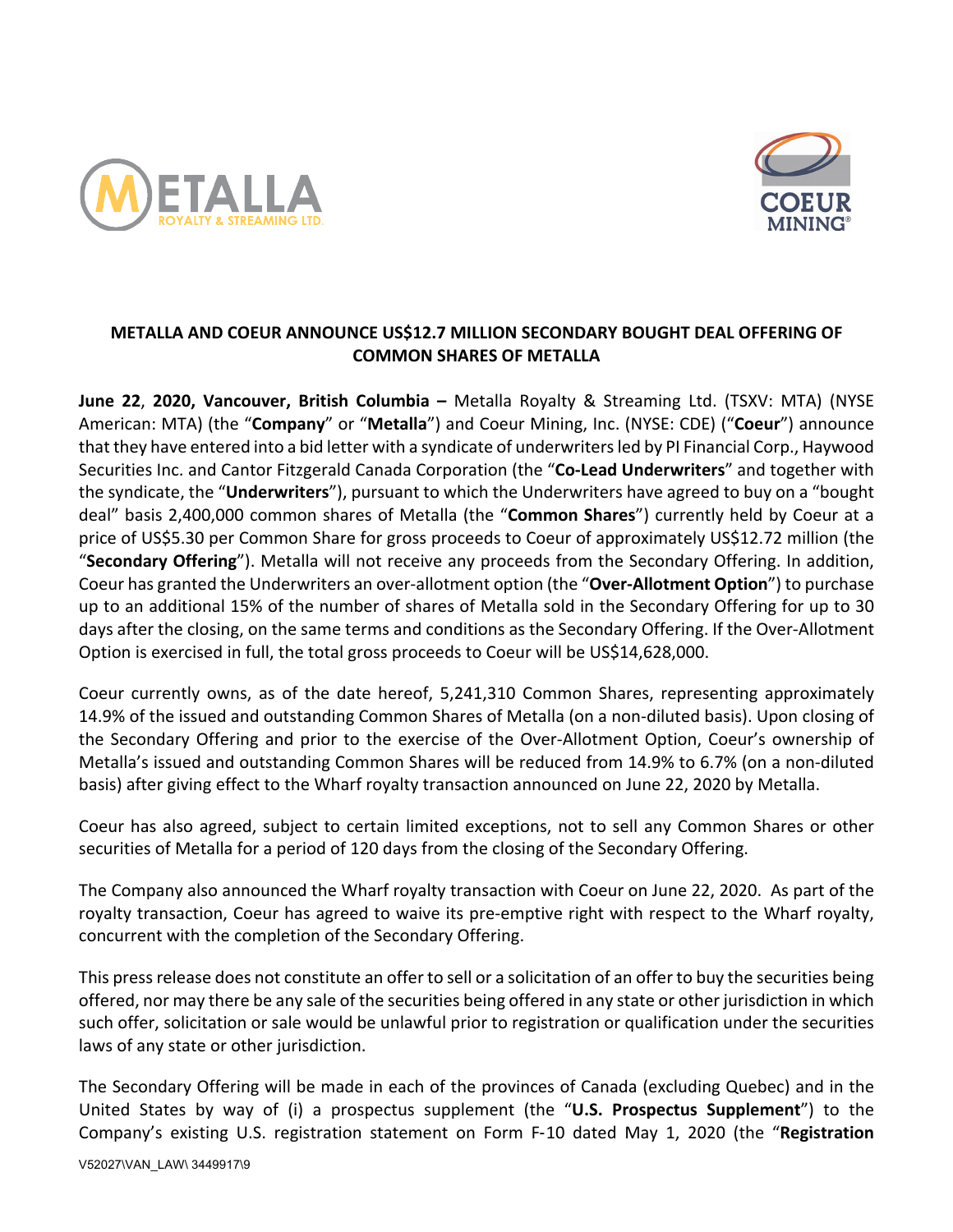**Statement**"); and (ii) a prospectus supplement (the "**Canadian Prospectus Supplement**") to the Company's Canadian short form base shelf prospectus dated May 1, 2020 (the "**Base Shelf Prospectus**"). The Canadian Prospectus Supplement will be filed with the securities commissions in each of the provinces of Canada and the U.S. Prospectus Supplement will be filed with the United States Securities and Exchange Commission (the "**SEC**").

The U.S. Prospectus Supplement (together with the related Registration Statement) is available on the SEC's website at www.sec.gov and the Canadian Prospectus Supplement (together with the related Base Shelf Prospectus) is available on the SEDAR website maintained by the Canadian Securities Administrators at www.sedar.com. Alternatively, copies of the U.S. Prospectus Supplement and Canadian Prospectus Supplement may be obtained, when available, from PI Financial Corp., by email at syndication@pifinancial.com, Haywood Securities Inc., by email at ecm@haywood.com and Cantor Fitzgerald Canada Corporation by email at ecmcanada@cantor.com.

Metalla has filed a Registration Statement (including a prospectus) with the SEC and a Base Shelf Prospectus (including a prospectus supplement) with the securities commissions in each of the provinces of Canada for the offering to which this communication relates. Before you invest, you should read the prospectus in that Registration Statement or the Base Shelf Prospectus (including the prospectus supplement) and other documents Metalla has filed with the SEC or the Canadian Securities Administrators for more complete information about Metalla and this offering. You may get these documents for free by visiting EDGAR on the SEC website at www.sec.gov, or on the SEDAR website maintained by the Canadian Securities Administrators at www.sedar.com. Alternatively, Metalla, any underwriter or any dealer participating in the offering will arrange to send you the prospectus if you request it by calling toll-free 1-800-810-7022.

## **ABOUT METALLA**

Metalla was created for the purpose of providing shareholders with leveraged precious metal exposure by acquiring royalties and streams. Our goal is to increase share value by accumulating a diversified portfolio of royalties and streams with attractive returns. Our strong foundation of current and future cash-generating asset base, combined with an experienced team, gives Metalla a path to become one of the leading gold and silver companies for the next commodities cycle.

## **ABOUT COEUR**

Coeur Mining, Inc. is a U.S.-based, well-diversified, growing precious metals producer with five whollyowned operations: the Palmarejo gold-silver complex in Mexico, the Rochester silver-gold mine in Nevada, the Kensington gold mine in Alaska, the Wharf gold mine in South Dakota, and the Silvertip silver-zinclead mine in British Columbia. In addition, the Company has interests in several precious metals exploration projects throughout North America.

## **CONTACT INFORMATION**

For further information, please contact:

## **Metalla Royalty & Streaming Ltd.**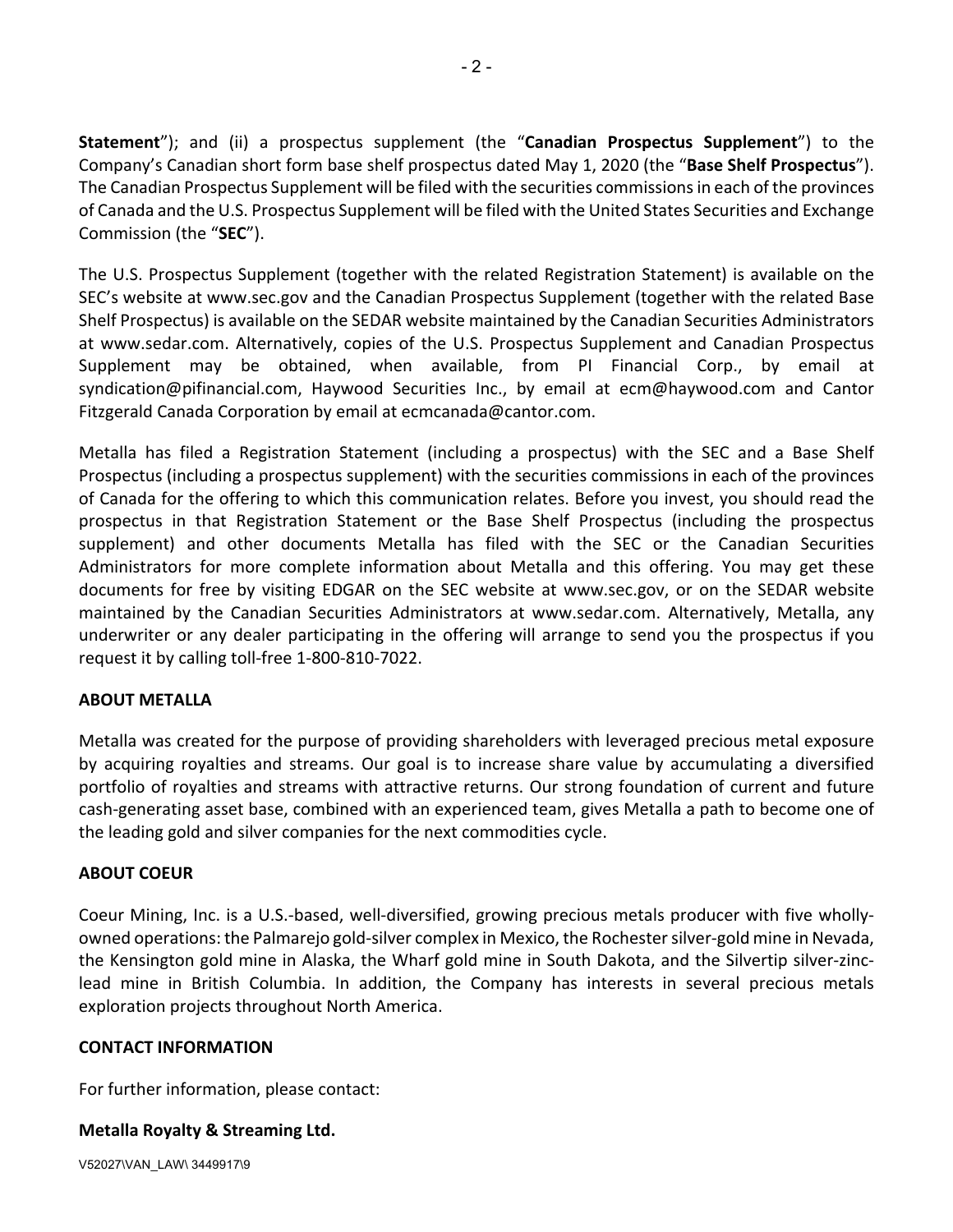Brett Heath, President & CEO Phone: 604-696-0741 Email: info@metallaroyalty.com

Kristina Pillon, Investor Relations Phone: 604-908-1695 Email: kristina@metallaroyalty.com

#### **Coeur Mining, Inc.**

104 S. Michigan Avenue, Suite 900 Chicago, Illinois 60603 Attention: Paul DePartout, Director, Investor Relations Phone: (312) 489-5800

*Neither the TSXV nor its Regulation Services Provider (as that term is defined in the policies of the Exchange) accept responsibility for the adequacy or accuracy of this release.* 

#### **CAUTIONARY NOTE REGARDING FORWARD-LOOKING STATEMENTS**

V52027\VAN\_LAW\ 3449917\9 This news release contains "forward-looking information" and "forward-looking statements" (the "forward-looking statements"), within the meaning of applicable Canadian and United States securities legislation, including statements with respect to the Secondary Offering, Metalla's plan to accumulate a diversified portfolio with attractive returns, future cash generation by Metalla's assets and the potential for Metalla to become one of the leading gold and silver companies for the next commodities cycle. Forward-looking statements are statements that are not historical facts and are generally, although not always, identified by words such as "expect", "plan", "anticipate", "project", "target", "potential", "schedule", "forecast", "budget", "estimate", "intend" or "believe" and similar expressions or their negative connotations, or that events or conditions "will", "would", "may", "could", "should" or "might" occur. All such forward-looking statements are based on the opinions and estimates of management as of the date such statements are made. These forward-looking statements are made as of the date of this news release. Readers are cautioned not to place undue reliance on forward-looking statements, as there can be no assurance that the future circumstances, outcomes or results anticipated in or implied by such forward-looking statements will occur or that plans, intentions or expectations upon which the forwardlooking statements are based will occur. While we have based these forward-looking statements on our expectations about future events as at the date that such statements were prepared, the statements are not a guarantee that such future events will occur and are subject to risks, uncertainties, assumptions and other factors which could cause events or outcomes to differ materially from those expressed or implied by such forward-looking statements. Known risk factors include risks that the closing conditions to the Secondary Offering may not be satisfied or the Secondary Offering may not be completed; risks associated with the impact of general business and economic conditions; the absence of control over mining operations from which Metalla will purchase precious metals or from which it will receive stream or royalty payments and risks related to those mining operations, including risks related to international operations, government and environmental regulation, delays in mine construction and operations, actual results of mining and current exploration activities, conclusions of economic evaluations and changes in project parameters as plans are refined; problems related to the ability to market precious metals or other metals; industry conditions, including commodity price fluctuations, interest and exchange rate